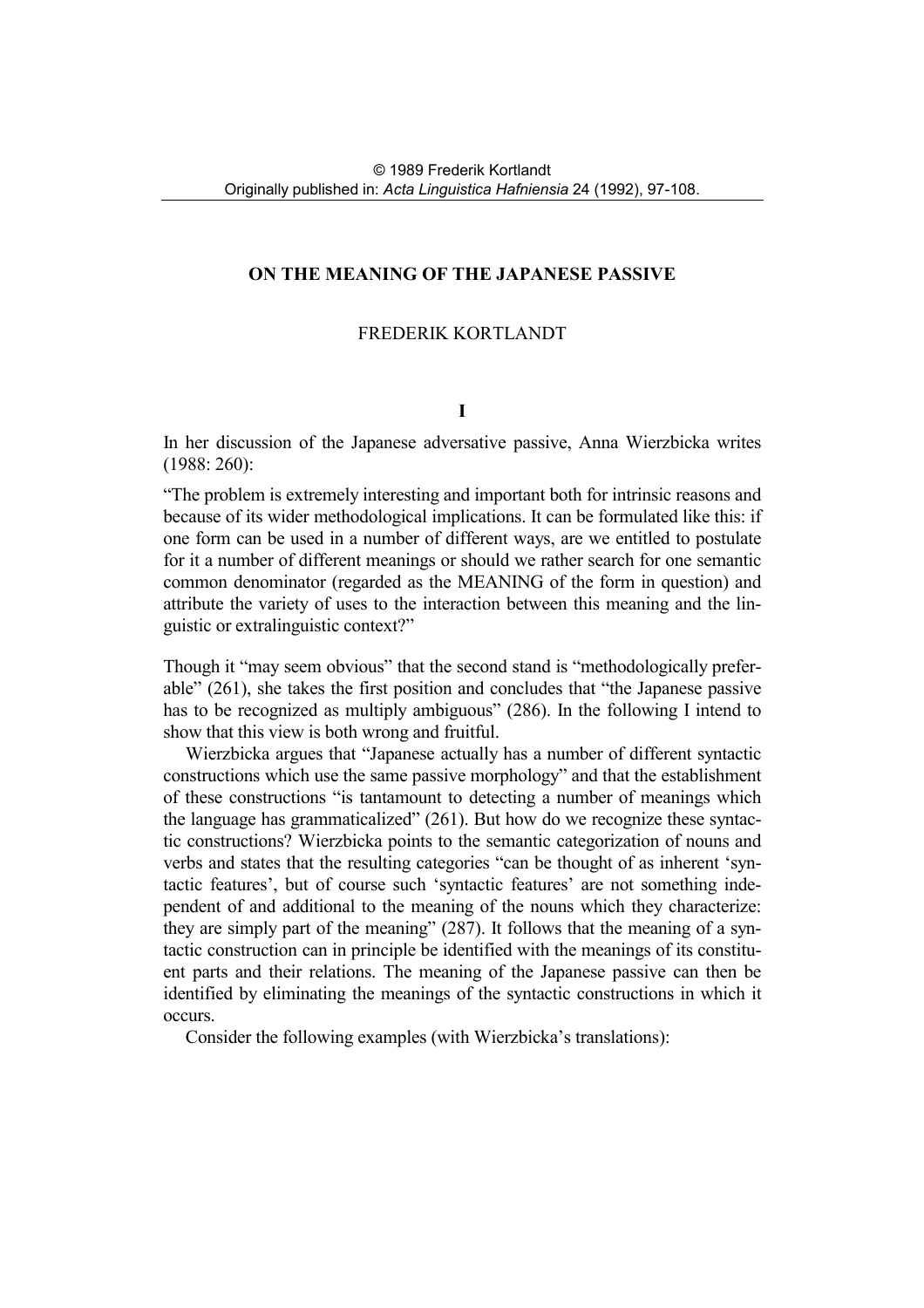- (1) *John wa Mary ni kare no piano o hikareta.*  John TOP Mary DAT he GEN piano ACC play-PSV-PAST 'Mary played John's piano; John was negatively affected by it.'
- (2) *John wa Mary ni piano o hikareta.*  John TOP Mary DAT piano ACC play-PSV-PAST 'Mary played the piano; John was negatively affected by it.'

These sentences represent different constructions in Wierzbicka's account: the first exemplifies the "passive of undesirable action involving one's property or a person related to one", whereas the second exemplifies the "passive of undesirable local event caused by another person" (290). The difference between the two constructions resides in the fact that John is connected with the piano in the first sentence and with the location of the event in the second. He is connected with the agent of the event in the following example:

(3) *John wa hitori musume ni amerikajin to kekkon sareta.*  John TOP one daughter DAT American COM marriage do-PSV-PAST 'John's only daughter married an American; John was negatively affected by it.'

If we eliminate the difference between the three syntactic constructions, we are left with a person who is negatively affected by an event which involves someone or something connected with him/her. The following sentence allows all three interpretations:

(4) *John wa kodomo ni tabako o suwareta.*  John TOP child DAT cigarettes ACC smoke-PSV-PAST 'John's child was smoking cigarettes', 'a child was smoking John's cigarettes', 'a child was smoking cigarettes near John'.

Consider furthermore the following examples:

- (5) *John wa raifu seebaa ni kodomo o tasukerareta.* John TOP life guard DAT child ACC rescue-PSV-PAST 'John's child was rescued by a lifeguard; John was positively affected by it.'
- (6) *John wa raifu seebaa ni booto o tasukerareta.*  John TOP life guard DAT boat ACC rescue-PSV-PAST 'John's boat was rescued by a lifeguard; John was positively affected by it.'
- (7) *John wa dareka ni tsuma o korosareta.*  John TOP someone DAT wife ACC kill-PSV-PAST 'John's wife was killed by someone; John was negatively affected by it.'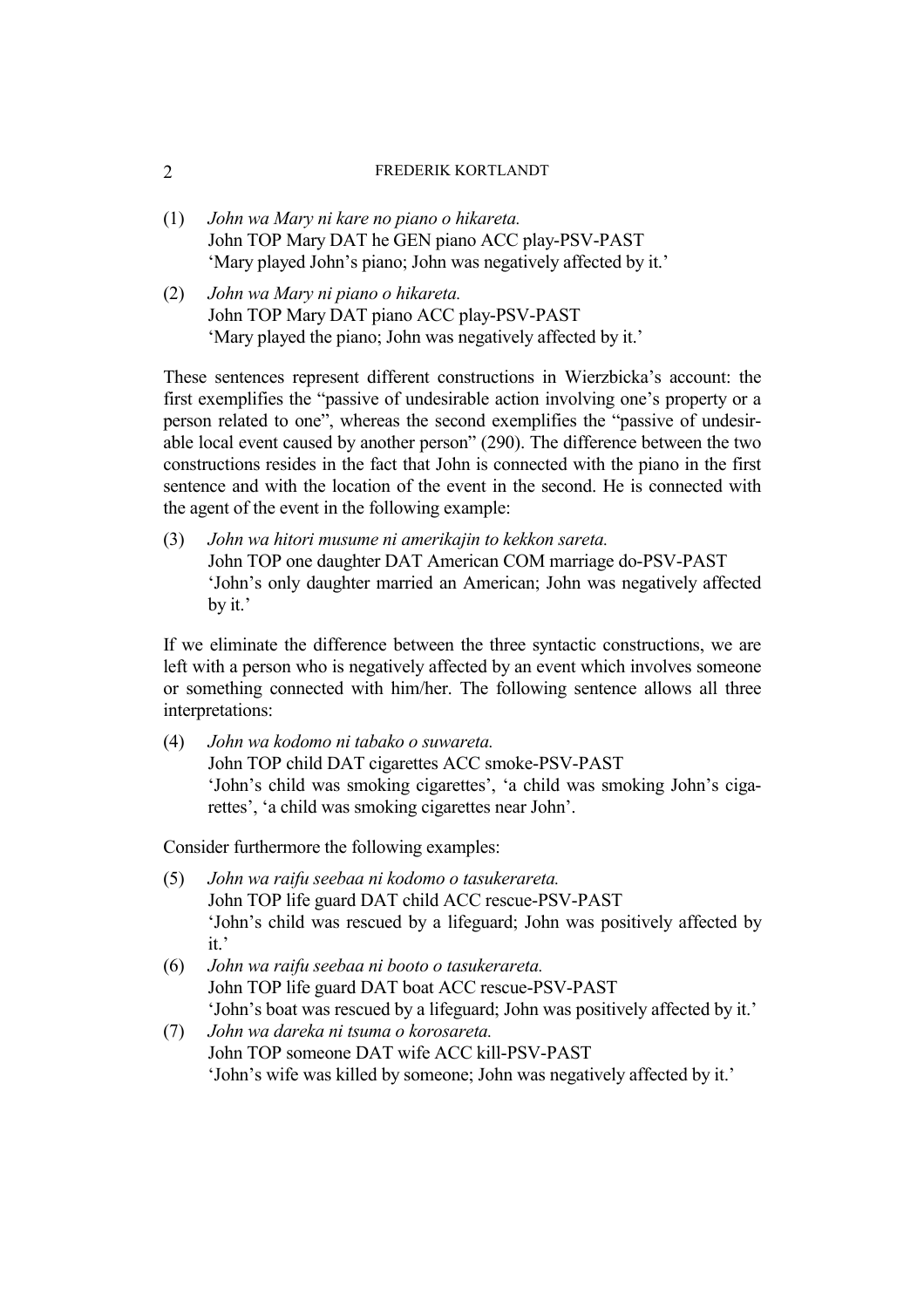(8) *John wa dareka ni ie o yakareta.* John TOP someone DAT house ACC burn-PSV-PAST 'John's house was burnt by someone; John was negatively affected by it.'

Sentences (5) and (6) exemplify the "passive of transitive good fortune caused accidentally by another person", while sentences (7) and (8) exemplify the "passive of transitive misfortune caused by another person". As is clear from these examples, the fact that John is negatively affected is not an inherent feature of the passive verb form but results from the lexical meaning of the verbs 'kill' and 'burn', as opposed to 'rescue'. What the sentences have in common is that John's desire is of no consequence to the event. If it is, a different construction is used:

(9) *John wa raifu seebaa ni kodomo o tasukete moratta.*  John TOP life guard DAT child ACC rescue-GER get-PAST 'John's child was rescued by a lifeguard because John wanted it; John was positively affected by it.'

It follows that the negative interpretation of the examples (1) through (4) must be explained from the fact that John's desire is of no consequence to an event which involves someone or something connected with him. As soon as it is clear why the affected person's desire is irrelevant to the situation, the negative implication disappears. Consider the following example:

(10) *Paama o kakete soto ni detara hito ni furimukareta.*  perm ACC apply-GER outside DAT go-COND people DAT turn-look-PSV-PAST

'When I went out after having a perm people turned to look at me.'

This sentence exemplifies the "passive of desirable or undesirable action involving another person". The irrelevance of the affected person's desire is clear because *furimukareta* 'turned to look at me' is sufficiently motivated by *paama o kakete* 'after having a perm'. Similarly:

- (11) *Eigakan de kawaii ko ni tonari ni suwarareta.*  cinema INST pretty girl DAT near DAT sit-PSV-PAST 'In the cinema a pretty girl sat next to me; I was affected by it.'
- (12) *Kodomo wa kawaii inu ni jaretsukareta.* child TOP lovely dog DAT frisk-around-PSV-PAST 'A lovely dog frisked around the child; the child was affected by it.'

The ambiguity in the interpretation of these sentences does not result from their syntactic constructions but from the lexical meanings of their components. The adjective *kawaii* 'cute' suggests a positive rather than negative interpretation while it is clear that the affected person exerts no influence on the event expressed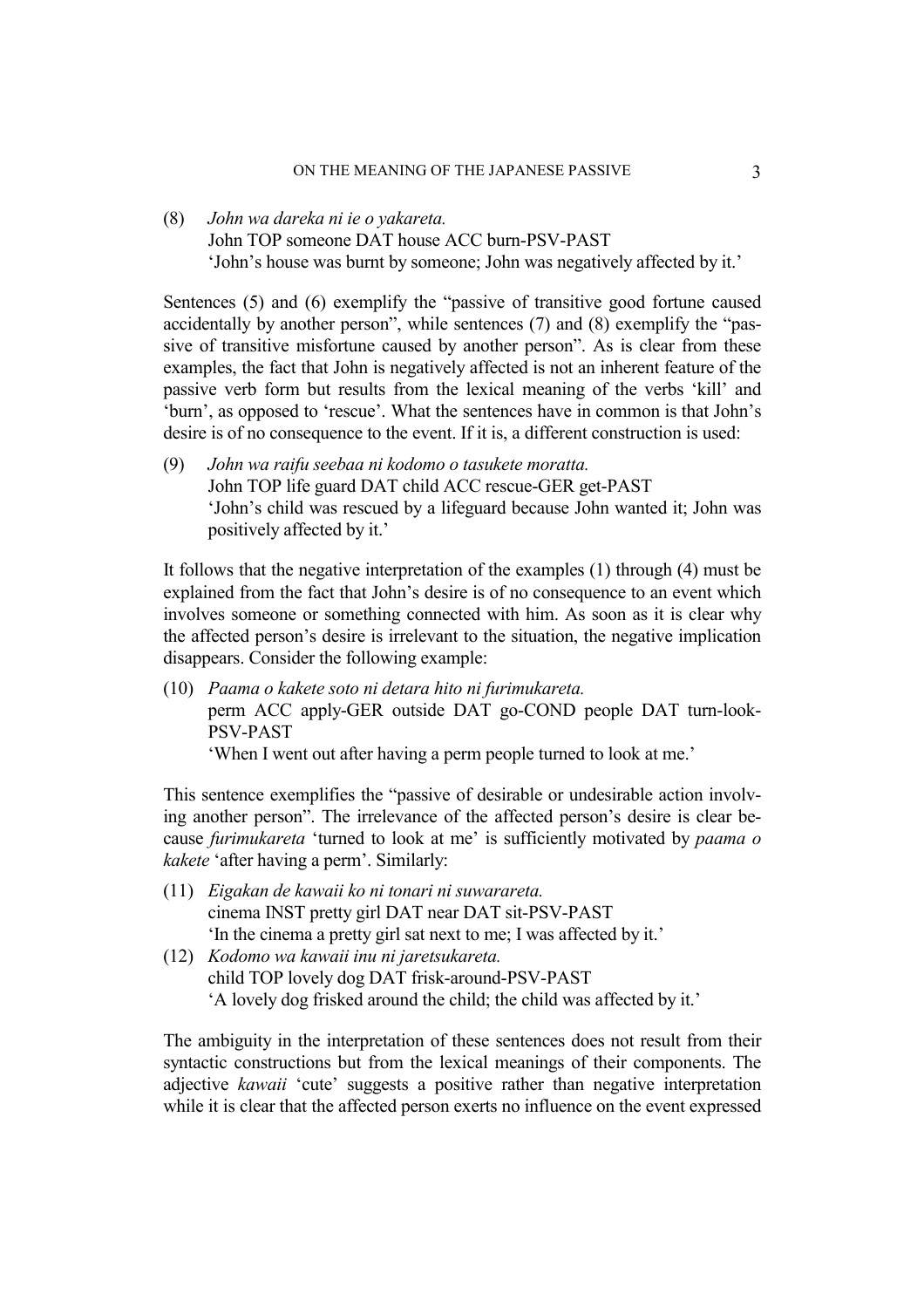by the verb. When we eliminate *paama o kakete* in (10) or *kawaii* in (11) or (12), the negative interpretation imposes itself.<sup>1</sup>

There is an interesting difference bet[we](#page-3-0)en the following two examples:

- (13) *Kinoo wa kaze ni fukareta.*  yesterday TOP wind DAT blow-PSV-PAST 'Yesterday I was affected by the wind.'
- (14) *Kinoo wa ame ni furareta.*  yesterday TOP rain DAT fall-PSV-PAST 'Yesterday I was affected by the rain.'

Wierzbicka observes that in the usual interpretation (13) implies a neutral and (14) a negative effect and attributes the difference to the fact that the rain "may inconvenience a person in a variety of ways, not necessarily by wetting him" whereas the wind "is less likely to inconvenience people who are not physically exposed to it" (274). The latter variant is called the "passive of unspecified bodily effect", compare:

(15) *Kodomo wa haha ni kata o dakareta.*  child TOP mother DAT shoulders ACC hold-PSV-PAST 'The mother was holding the child's shoulders; the child was affected by it.'

These examples again show that the meaning 'negatively affected' is not part of the meaning of the Japanese passive but results from the combination of two distinct features, which may, by way of convention, be called 'affected' and 'undergoing'. The negative interpretation arises when the sentence does not contain an element which separates the way of undergoing the action from the way of being affected by it. The presence of a bodily effect specifies the way of undergoing and thereby frees the way of being affected from its negative connotation.

The simultaneous presence of the features 'affected' and 'undergoing' severely restricts the possibilities of using the passive with an inanimate subject. The only common variant in main verbs is the "passive of local event affecting an object via its parts", which is similar to the passive of bodily effect:

(16) *Kuruma wa ressha ni baa o hikkakerareta.*  car TOP train DAT bar ACC pull-off-PSV-PAST 'The train pulled the bumper bar off the car; the car was negatively affected by it.'

The negative connotation is not necessarily present in poetic language:

<span id="page-3-0"></span><sup>1</sup> Matt Shibatani informs me that example (12) conveys a sense of uneasiness even if *kawaii* is not omitted. This supports the view taken here.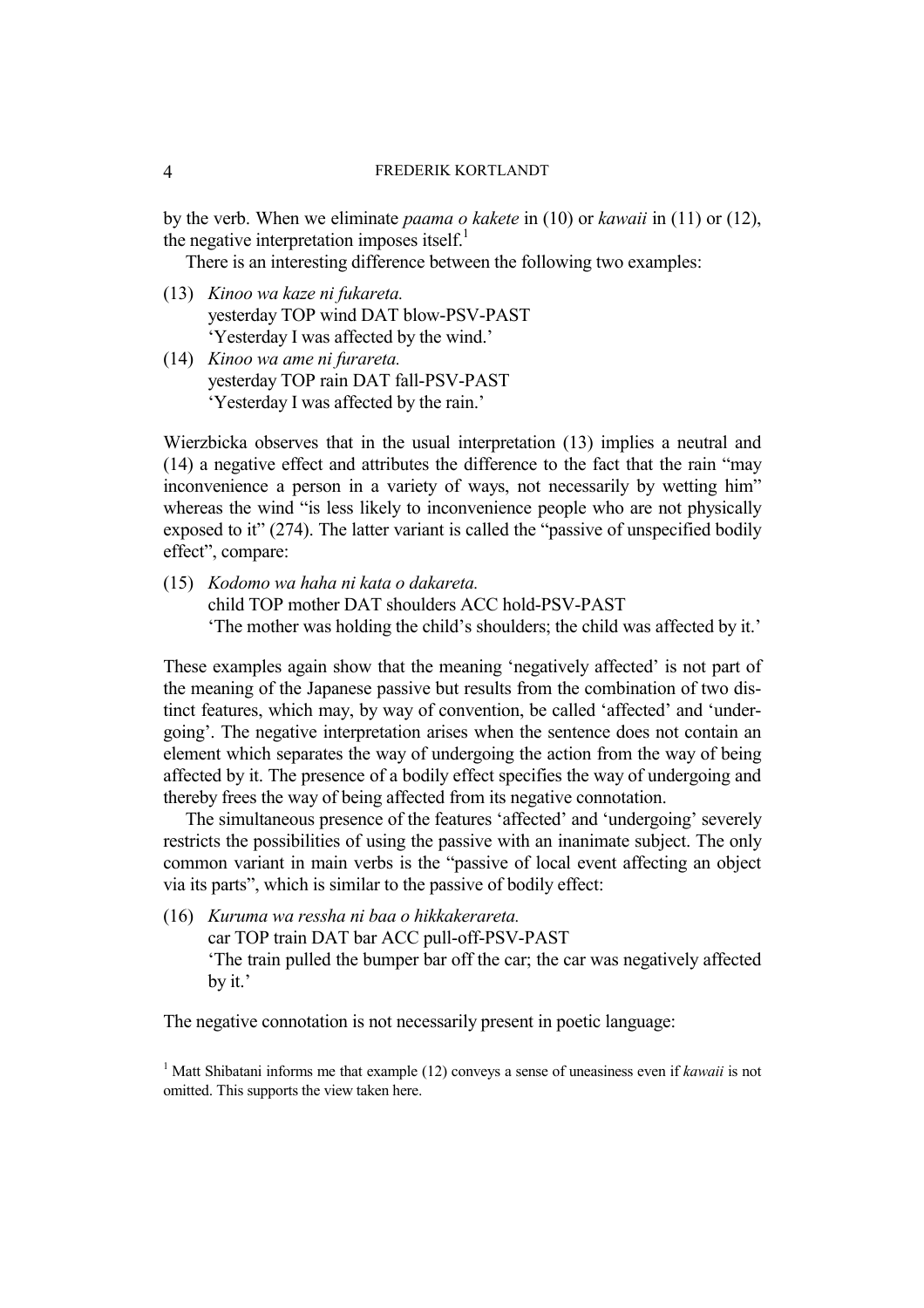- (17) *Matsu wa yuki ni eda o orareta.*  pine TOP snow DAT branches ACC break-PSV-PAST 'The snow broke the branches of the pine-tree; the pine-tree was affected by it,
- (18) *Matsu wa hi ni eda o terasareta.*  pine TOP sun DAT branches ACC shine-PSV-PAST 'The sun made the branches of the pine-tree shine; the pine-tree was affected by it.'

Consider now the following examples:

- (19) *John wa tsuma ni shinareta.*  John TOP wife DAT die-PSV-PAST 'John's wife died on him.'
- (20) ?*John wa tsuma ni naorareta.*  John TOP wife DAT recover-PSV-PAST 'John's wife recovered on him.'
- (21) *John wa tsuma ni naorarete yorokonde iru.*  John TOP wife DAT recover-PSV-GER be-pleased-GER is 'John's wife having recovered, he is pleased.'
- (22) *John wa tsuma ni shinarete jiyuu ni natta.*  John TOP wife DAT die-PSV-GER free DAT become-PAST 'When his wife died John became free.'
- (23) *Kodomo no toki ame ni furarenagara gakkoo ni kayotta natsukashii omoide ga aru.*

child GEN time rain DAT fall-PSV-while school DAT walk-PAST dear memories NOM are

'I have dear memories of those childhood years when I used to walk to school with rain falling on me.'

It is clear that the negative interpretation is lost in the subordinate clause. Wierzbicka concludes that "there is an essential difference between sentences in which the passive verb is the main verb and those in which it is subordinated" (262). I strongly disagree with this point of view. The main verb actually specifies the way of being affected and thereby limits the semantic contribution of the subordinate clause to the way of undergoing the action expressed by the passive verb. The resulting interpretation arises from the collocation of lexical meanings, not from the syntactic construction itself.

It is possible to find examples in which there is ambiguity between the interpretation 'negatively affected' and an interpretation where the features 'affected' and 'undergoing' are separated. Consider the following: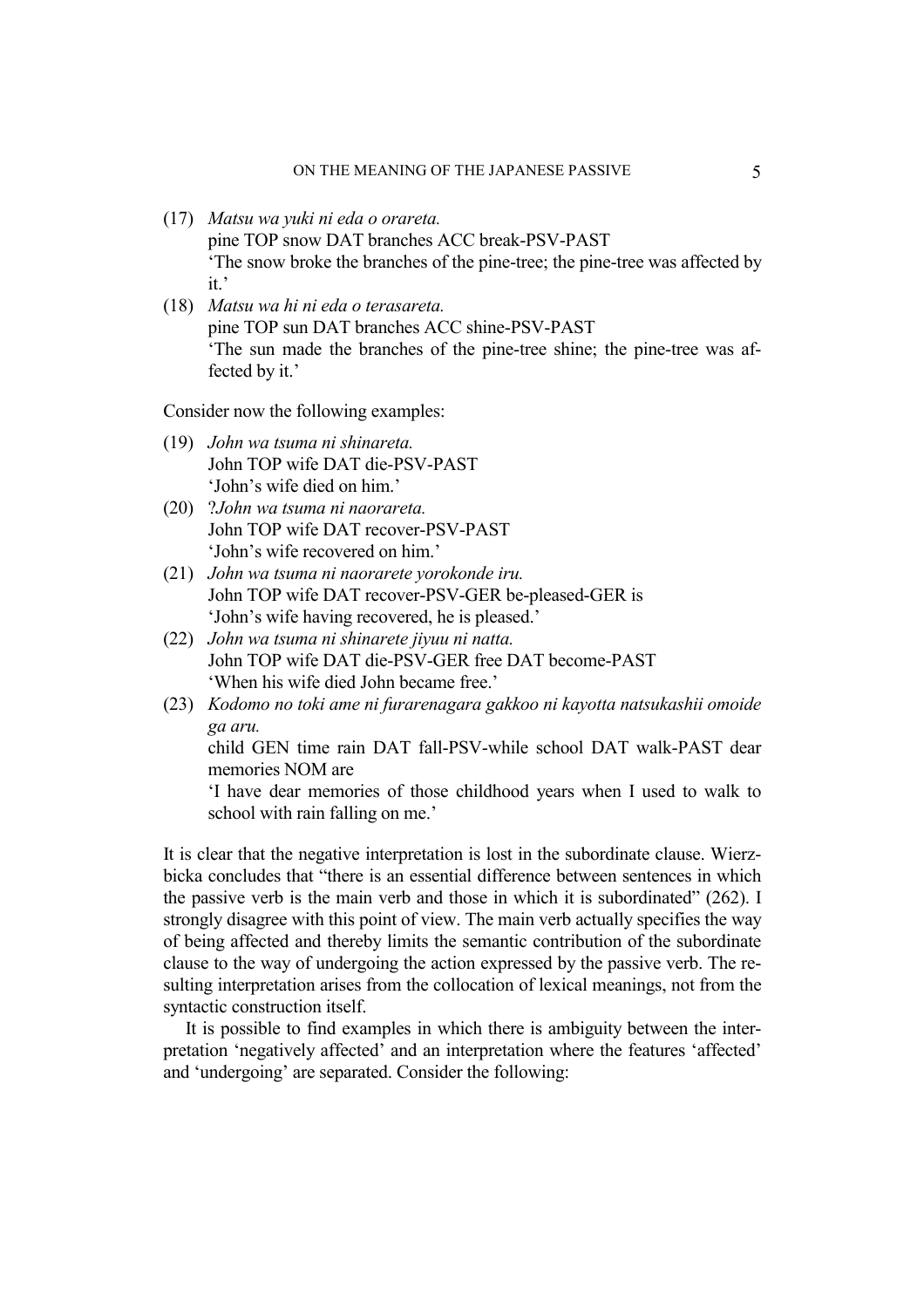(24) *Kyoosoo de kodomo ni ittoo ni narareta.*  competition INST child DAT first-prize DAT become-PSV-PAST 'In the competition, my child got first prize; I was affected by it.'

The interpretation that the parent was positively affected by the event requires that he/she took part in the competition and was beaten him/herself. Similarly:

(25) *Haha wa kodomo ni nakareta.*  mother TOP child DAT cry-PSV-PAST 'The child cried; the mother was negatively affected by it.' (26) *John wa kirei na ko ni nakareta.*  John TOP pretty being girl DAT cry-PSV-PAST 'A pretty girl cried because of John; John was affected by it.'

Wierzbicka observes (270): "The first is most likely to be understood as implying that the mother was negatively affected by her child's crying; the second as implying that John was positively affected by the pretty girl's crying. But this is not the whole difference. The second sentence (if understood as implying a positive effect) also implies that the pretty girl cried OVER JOHN, whereas the first sentence (if understood as implying a negative effect) does not imply that the child cried over his mother. John can be understood as having been positively affected only if the girl's crying had something to do with him (was caused by him or had him as its object). It cannot, for example, be due simply to John's sadistic pleasure in seeing the girl's distress. The mother is understood as negatively affected by an action which does not directly involve her." This is a consequence of the fact that the feature 'undergoing' must be present either jointly with the feature 'affected', as in (25), or separately in another semantic slot, as in (26). The meaning of the Japanese passive is the same, but its interpretation differs according to the collocation of lexical meanings because the latter suggest different syntactic interpretations.[2](#page-5-0)

# **II**

The variants of the Japanese passive discussed by Wierzbicka actually represent a subclass of its total semantic range. This subclass is characterized by two supplementary conditions: (a) the subject is not agentive, and (b) the subject is affected. Neither of these conditions is a necessary prerequisite for the use of the Japanese passive, as is shown by the following examples (cf. Jacobsen 1982: 147f.).

<span id="page-5-0"></span> $2^{2}$  According to Matt Shibatani, the sense of uneasiness is still present in example (26). This is evidently due to the lexical meaning of the verb.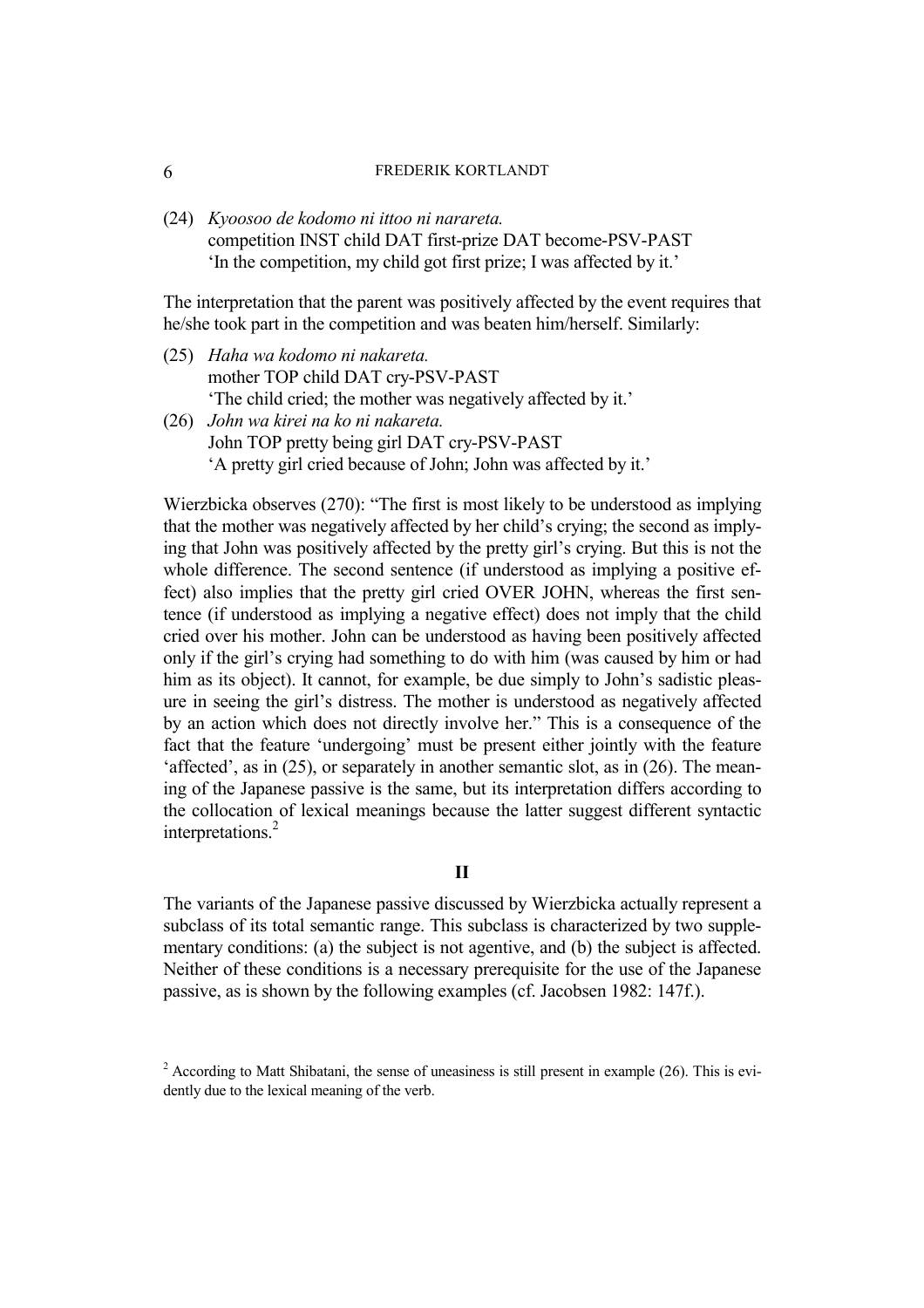If the subject is agentive with respect to the action and at the same time negatively affected by the event, the passive verb has potential meaning:

- (27) *Inu wa byooki de nani mo taberarenai.*  dog TOP sick INST what ever eat-PSV-NEG 'The dog is sick and cannot eat anything.'
- (28) *John wa paatii ni korarenakatta.*  John TOP party DAT come-PSV-NEG-PAST 'John was not able to come to the party.'

The sentential negation renders the agentive role of the subject in the action com-patible with the property of being negatively affected by the event.<sup>[3](#page-6-0)</sup>

If the subject is not affected, this feature shifts to the speaker and the passive verb has "spontaneous" (*jihatsu*) meaning:

- (29) *Watakushi wa kare no kooi ga shimijimi kanjiraremasu.*  I TOP he GEN kindness NOM keenly feel-PSV-POL 'I am keenly touched by his kindness.'
- (30) *Kono shashin o miru tabi ni ryooshin ya kyoodai no koto ga omoidasaremasu.*

this picture ACC see time DAT parents and brothers GEN thing NOM remember-PSV-POL

'I never look at this picture without remembering my parents and brothers.'

"Expressions traditionally categorized as spontaneous proper generally deal with mental or emotional activity that occurs involuntarily" (Jacobsen 1982: 147).

If the subject is agentive and not affected by the event, the speaker is affected in the sense that his desire is of no consequence to what happens and the passive verb has honorific meaning:

(31) *Tanaka sensei wa asu Tookyoo ni ikareru soo desu.*  Tanaka teacher TOP tomorrow Tokyo DAT go-PSV REP is-POL 'Tanaka-sensei is supposed to go to Tokyo tomorrow.'

- that hot-sand GEN top ACC barefoot INST go-PSV thing Q 'How could anyone walk on that burning sand in bare feet?'
- (44) *Boku, Amerika e ikaresoo na n da.*  I, America to go-PSV-EVID being it is 'It appears I will be able to go to America.'

<span id="page-6-0"></span> $3$  Similarly without a sentential negation (and with a consonantal verb stem, cf. Martin 1975: 301):

<sup>(43)</sup> *Ano nessa no ue o hadashi de ikareru man ka?*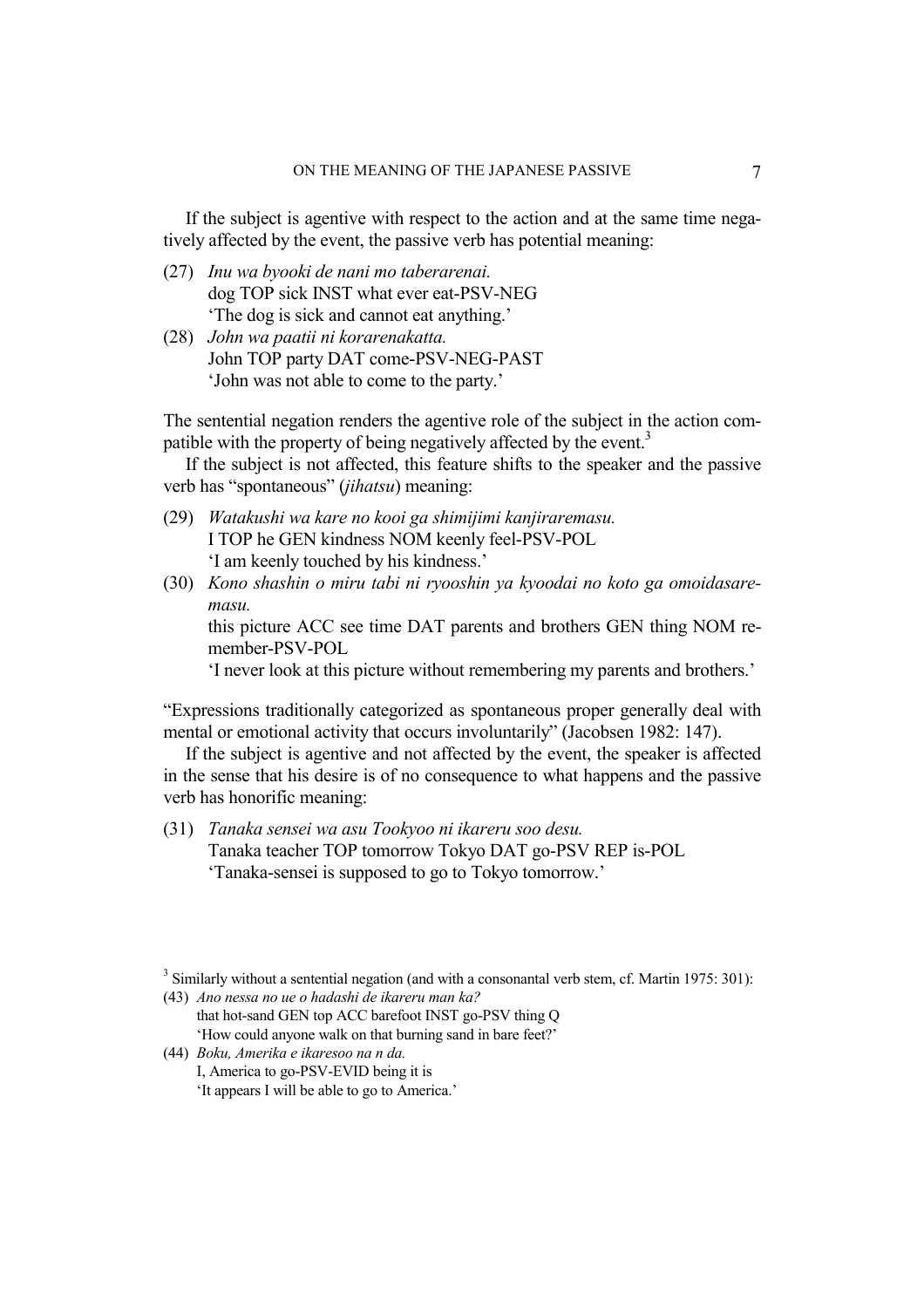(32) *Otoosan ga nakunarareta no wa itsu deshita ka?*  father NOM pass-away-PSV-PAST GEN TOP when is-POL-PAST Q 'When was it that your father passed away?'

(It is recalled that the Japanese verbs *shinu* 'die' and *nakunaru* 'pass away' behave as dynamic activities.) It is actually possible to find examples of ambiguity between the strictly passive and honorific interpretations of the passive verb, as in the following instances (cf. Martin 1975: 296):

(33) *Ato de sono sensei wa koochoo ni okorareta n ja nai ka na.*  later INST that teacher TOP principal DAT be-angry-PSV-PAST PARTI-CLES

'I bet later the teacher felt the wrath of the principal' or 'the teacher was angry at the principal'.

(34) *Kare wa ano sensei ni nihongo o oshierareta.*  he TOP that teacher DAT Japanese ACC teach-PSV-PAST 'He was taught Japanese by that teacher', 'He deigned to teach Japanese to that teacher'.

On the other hand, the feature 'affected' is eliminated from the meaning of the sentence when the passive verb form is suppressed, even if the meaning is strictly passive in the sense that somebody is undergoing the action. Consider the following examples (Jacobsen 1982: 130):

- (35) *Keisatsu ni tsukamattara doo suru?*  police DAT be-caught-COND how do 'What will you do if you are caught by the police?'
- (36) *Warui koto o shite mo hito ni sugu shirete shimau.*  bad thing ACC do-GER ever people DAT soon be-known-GER finish 'People soon find out when I do something bad.'
- (37) *Higaisha ga mune o sasarete shinde iru no ga jimoto no hito ni mitsukatta.*  victim NOM chest ACC stab-PSV-GER die-GER is GEN NOM local GEN person DAT be-found-PAST

'The victim was found dead by a local person, stabbed in the chest.'

The intransitive verbs *tsukamaru* in (35) and *shireru* in (36) can be replaced by the corresponding passives *tsukamaerareru* 'be caught' and *shirareru* 'be found out' because the states of affairs they express are adverse ones for the subject, but the replacement of the intransitive verb *mitsukaru* in (37) by the passive *mitsukerareru* 'be found' causes a substantial change in meaning because there is no obvious semantic slot for the feature 'affected'. If the way of being affected is specified by other meanings in the sentence, it need not be encoded in the verb form: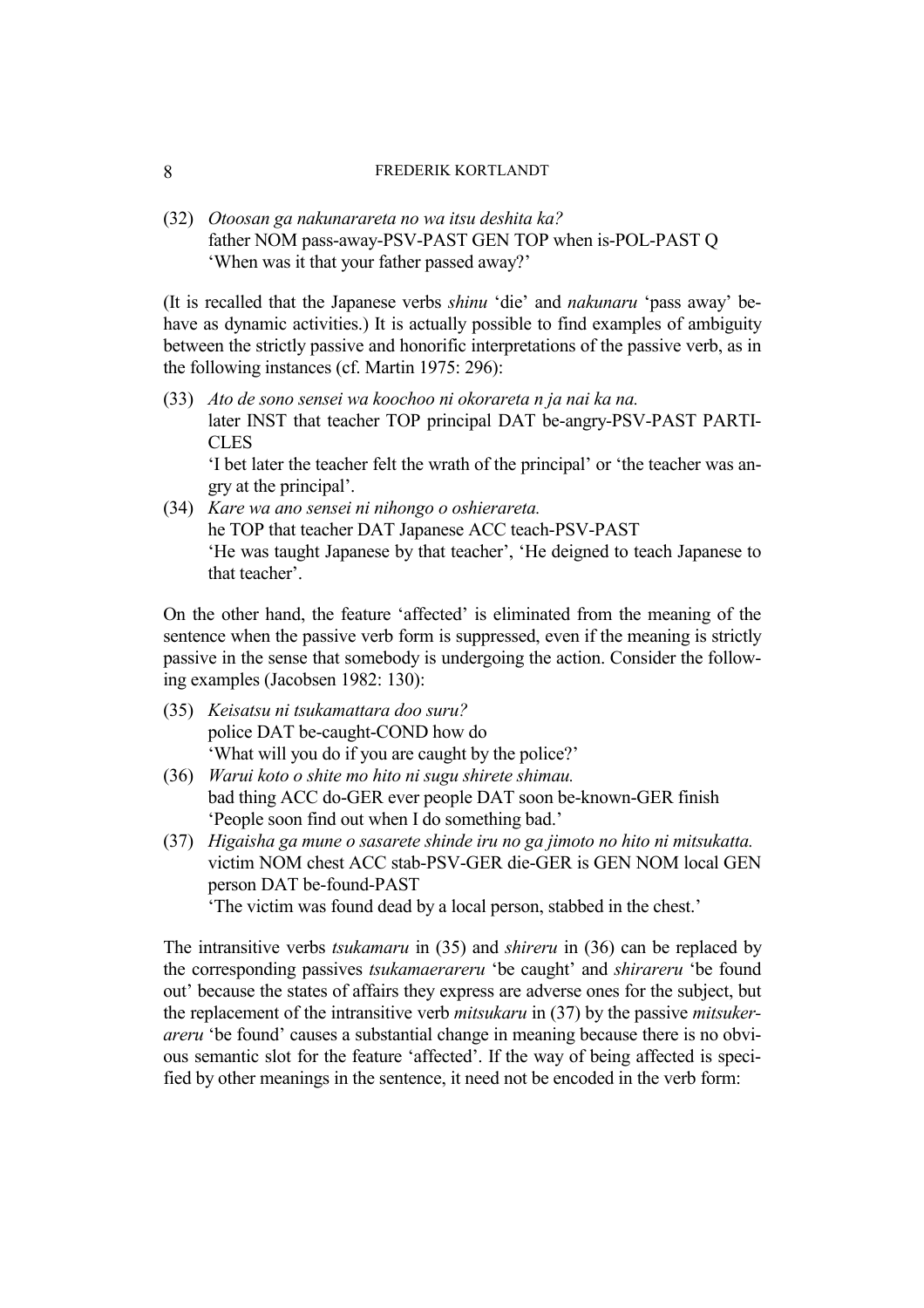(38) *Otaku no goshinsetsu de daibu tasukarimashita.*  you GEN HON-kindness INST greatly be-helped-POL-PAST 'I was helped greatly by your kindness.'

The intransitive verb in this example may be compared with the passive in (29) above.

When the feature 'affected' is not expressed, the alternative intransitive verb has the same semantic range as the passive (strictly passive, potential, spontaneous, honorific), as will be clear from the following examples:

- (39) *Arashi de densen ga kireta.* storm INST telephone-lines NOM be-cut-PAST 'The telephone lines were severed in the storm.'
- (40) *Kono ringo wa zembu sono hako ni hairanai.*  these apples TOP all that box DAT enter-NEG 'These apples do not all fit into that box.'
- (41) *Ii kangae ga ukanda.*  good idea NOM come-to-mind-PAST 'A good idea came to mind.'
- (42) *Nani ni suru ka kimarimashita ka?*  what DAT do O be-decided-POL-PAST O 'Have you decided what you will have?'

Jacobsen concludes that "the basic function of *rare* is to provide a productive means of converting dynamic into non-dynamic predicates" (1982: 148). Though this is true in a general way, it does not explain the whole semantic range of the passive as a category: "The extensions from the prototype which a given word or construction allows are as important to an adequate linguistic description as the prototype itself" because the prototype "is linked in different languages with different sets of extensions" (Wierzbicka 1988: 18). A full description of a grammatical category requires an exhaustive treatment of all its variants in all possible environments along the lines which Wierzbicka has indicated. But it also requires us to "search for one semantic common denominator (regarded as the MEANING of the form in question) and to attribute the variety of uses to the interaction between this meaning and the linguistic or extralinguistic context" (260).

Thus, I think that the passive suffix *rare* adds a valence 'affected' to the verb in the same way as the causative suffix *sase* adds a valence 'causing' and the potential suffix *e* adds a valence 'enabled' (cf. already Bloch 1946: 310). The supplementary valence can be linked to other elements of the sentence in a variety of ways, yielding a number of different syntactic interpretations.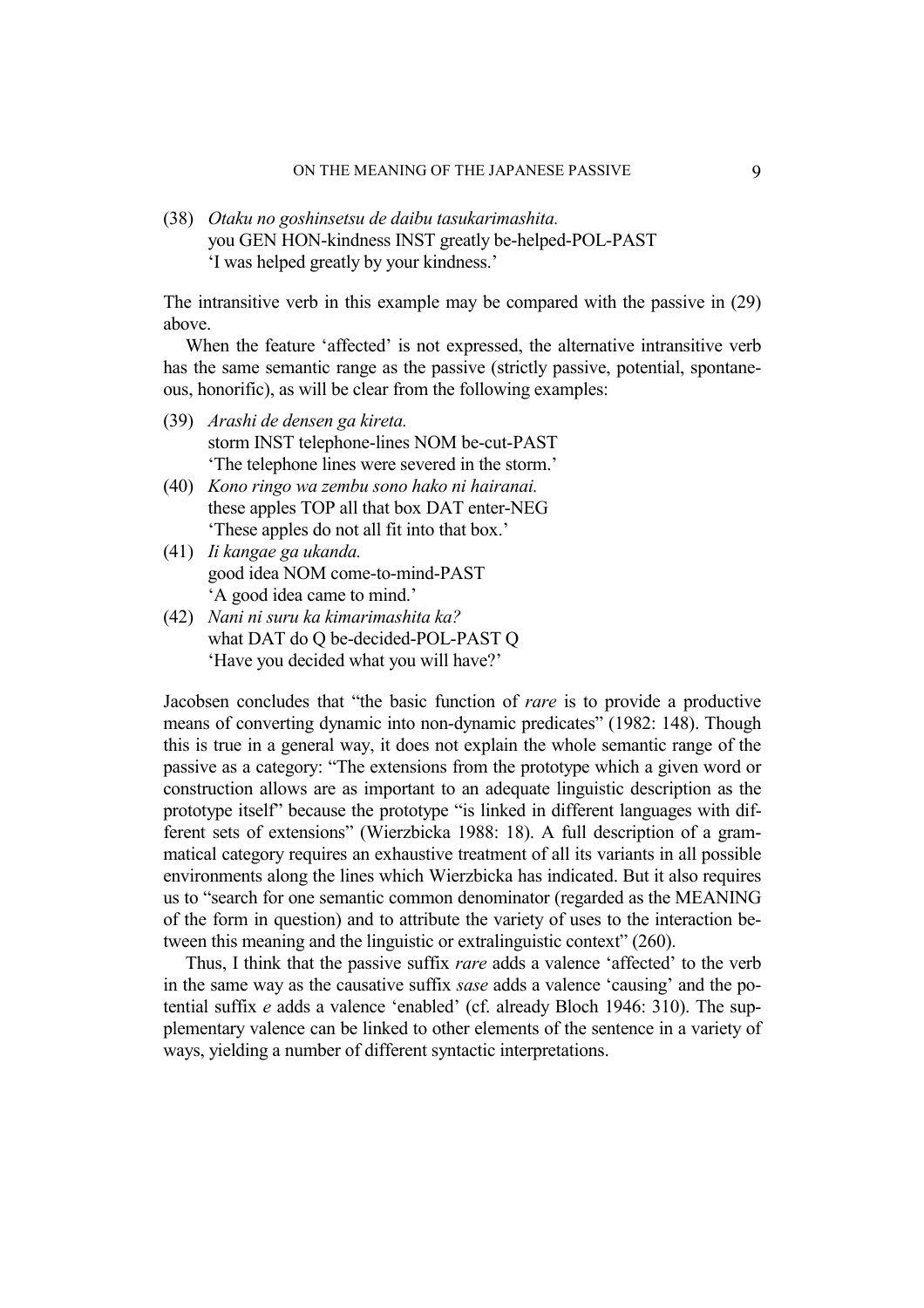### **III**

In view of the foregoing one may wonder if the term "passive" is appropriate for the Japanese passive. I think that it is not. I also think that this should not keep us from using the term.

Shibatani characterizes the "passive prototype" as follows (1985: 837):

a. Primary pragmatic function: Defocusing of agent.

b. Semantic properties:

(i) Semantic valence: Predicate (agent, patient).

(ii) Subject is affected.

c. Syntactic properties:

(i) Syntactic encoding: agent  $\rightarrow \emptyset$  (not encoded).

 $\text{patient} \rightarrow \text{subject}$ .

(ii) Valence of P[redicate]: Active =  $P/n$ ;

$$
Passive = P/n-1.
$$

d. Morphological property: Active  $= P$ ; Passive  $= P[$  + passive].

meaning of the Japanese suffix *rare*.

It appears that this characterization is more appropriate for the intransitive verbs in examples (35) and following than for the passive verbs in the earlier examples. The characteristic feature of the Japanese passive is the raising rather than lowering of the number of valences, and the affected participant need not be the subject of the sentence. These facts cast serious doubt on the usefulness of a universalist

definition of the term "passive". Andersen has recently argued that "the use of the term 'passive' as an expression for voice/diathesis in modern linguistics and especially in reference to the structure of Classical Greek is diametrically opposed to the use of the term *páthos*  in the Greek grammatical tradition" (1989: 2) because "Thrax has chosen the term *páthos* 'affection' (generally translated as PASSIVE) to designate the 'middle' voice" (1989: 12). Since "affectedness" is "nothing more than the actual meaning of the term *páthos* in the Greek language (and of the term *passivum* in Latin)" (Andersen 1989: 15), I see no reason to abandon Bloch's term "passive" for the

#### **REFERENCES**

Andersen, P.K. 1989 Remarks on the origin of the term 'passive', *Lingua* 79, 1-16. Bloch, B. 1946 Studies in colloquial Japanese III: Derivation of inflected words. *Journal of the American Oriental Society* 66, 304-315.